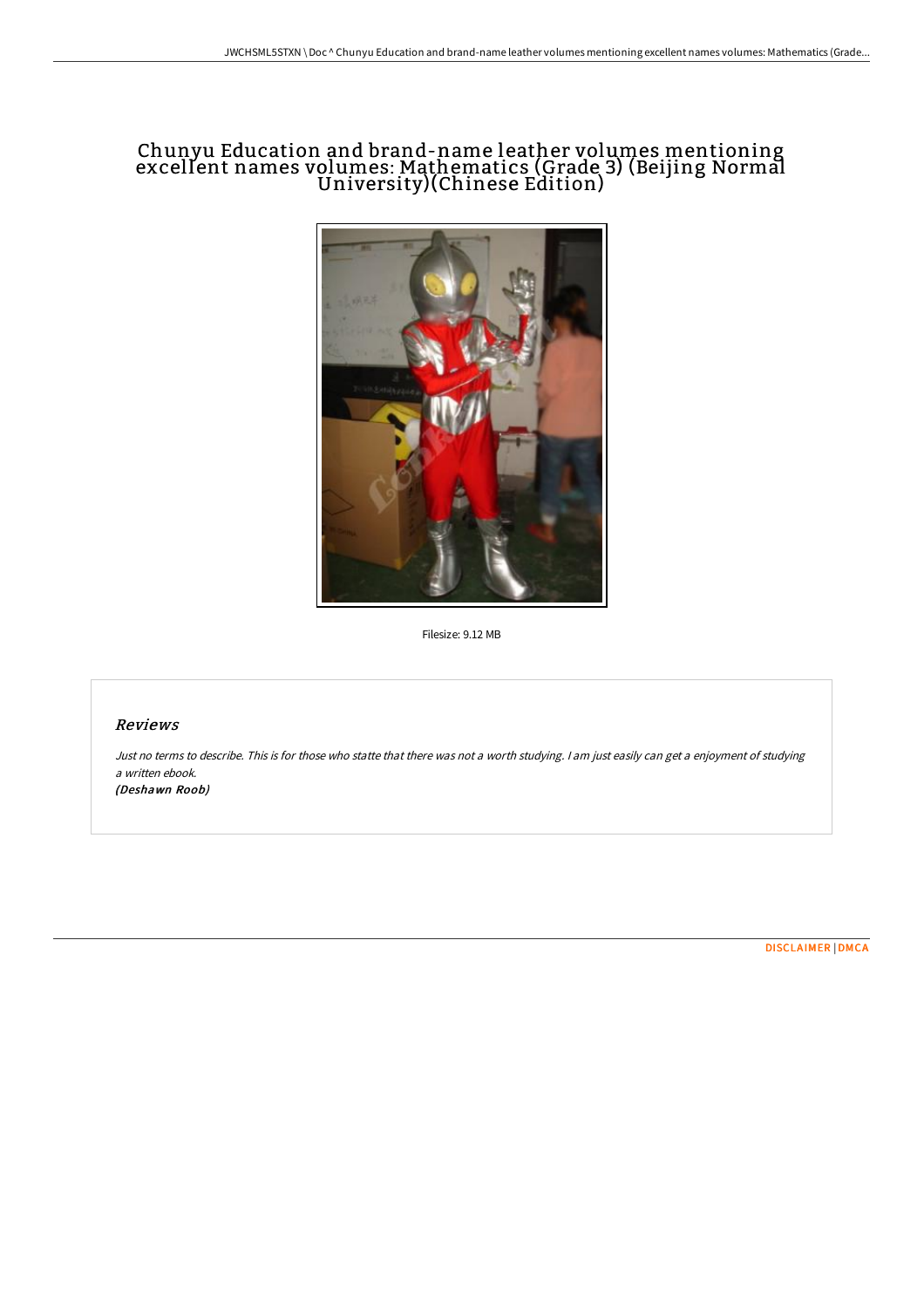## CHUNYU EDUCATION AND BRAND-NAME LEATHER VOLUMES MENTIONING EXCELLENT NAMES VOLUMES: MATHEMATICS (GRADE 3) (BEIJING NORMAL UNIVERSITY)(CHINESE EDITION)



To download Chunyu Education and brand-name leather volumes mentioning excellent names volumes: Mathematics (Grade 3) (Beijing Normal University)(Chinese Edition) PDF, remember to follow the hyperlink beneath and download the ebook or have accessibility to other information which might be in conjuction with CHUNYU EDUCATION AND BRAND-NAME LEATHER VOLUMES MENTIONING EXCELLENT NAMES VOLUMES: MATHEMATICS (GRADE 3) (BEIJING NORMAL UNIVERSITY)(CHINESE EDITION) ebook.

paperback. Book Condition: New. Paperback. Pub Date: 2012 07 Pages: 76 Language: Chinese in Publisher: China Children Press & Publication Group. the China Children's Publishing House the Chunyu Education and brand-name leather volumes mention excellent name Volume: Mathematics (grade 3) ( Beijing Normal University Edition) Features: 1. synchronized with the teaching and examination grade unit (Chapter). The new version of unit volume is still A. B two volumes: volume focuses on testing basics and focus clearance B volume fo.

 $\rightarrow$ Read Chunyu Education and brand-name leather volumes mentioning excellent names volumes: [Mathematics](http://techno-pub.tech/chunyu-education-and-brand-name-leather-volumes--1.html) (Grade 3) (Beijing Normal University)(Chinese Edition) Online Download PDF Chunyu Education and brand-name leather volumes mentioning excellent names volumes: Mathematics (Grade 3) (Beijing Normal Univer[sity\)\(Chinese](http://techno-pub.tech/chunyu-education-and-brand-name-leather-volumes--1.html) Edition)